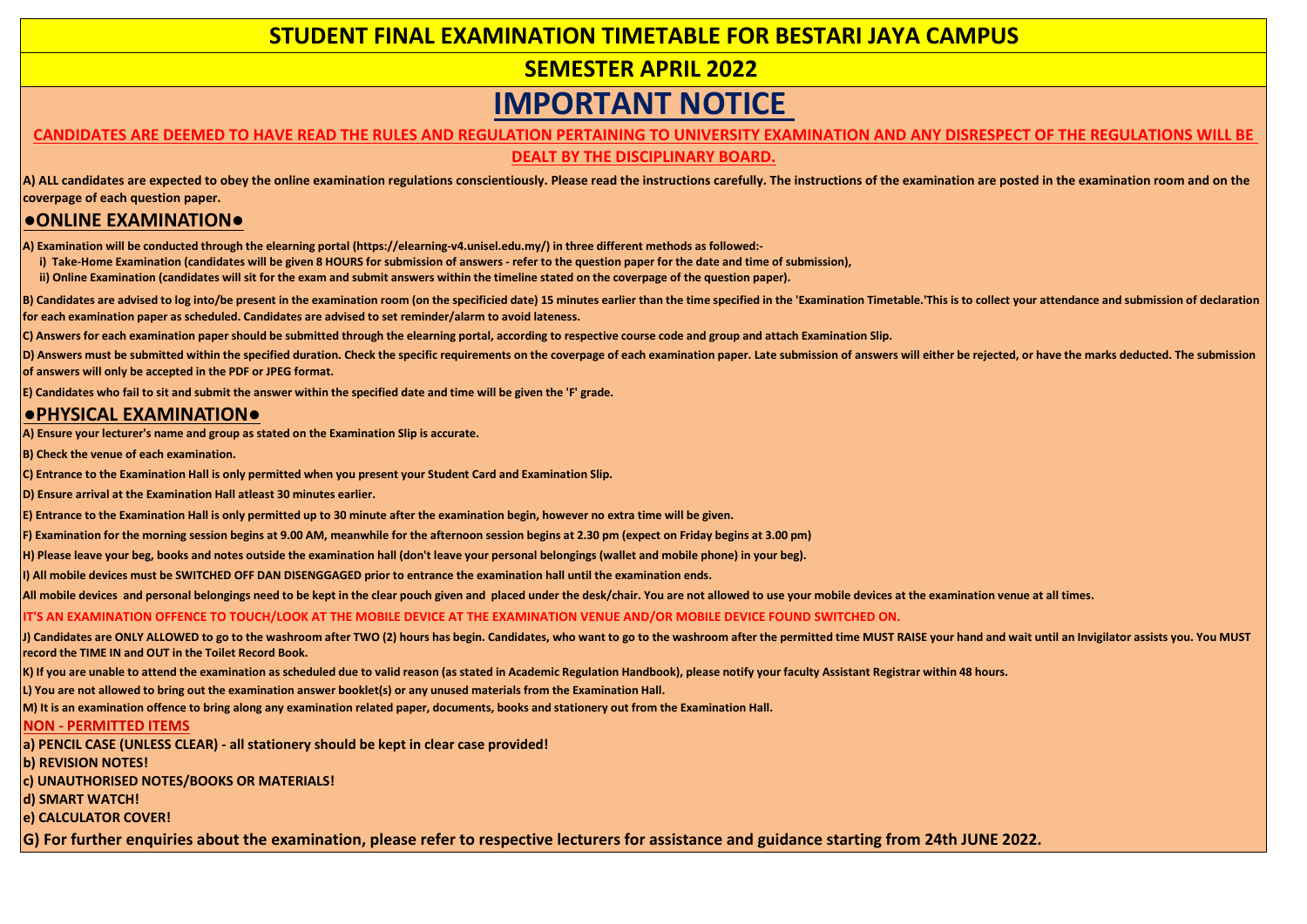| <b>TAKE HOME EXAMINATION SCHEDULE</b> |                          |                                                                                   |                              |                |                     |           |  |  |
|---------------------------------------|--------------------------|-----------------------------------------------------------------------------------|------------------------------|----------------|---------------------|-----------|--|--|
| <b>EXAMINATION STARTS</b>             | <b>ANSWER SUBMISSION</b> | <b>CODE/COURSE</b>                                                                | <b>LECTURER</b>              | <b>HOURS</b>   | <b>PLATFORM</b>     | NO. STUD. |  |  |
| <b>MONDAY</b>                         | <b>MONDAY</b>            | CEA1244 - PRINCIPLES OF ENGLISH AS A SECOND LANGUAGE LECTURE<br>FTESL.SEM3 - CFGS | CFGS - SITI AISYAH BT ROSLAN | <b>8 HOURS</b> | <b>ELEARNING V4</b> |           |  |  |
| 4 JULY 2022                           | 4 JULY 2022              |                                                                                   |                              |                |                     | 48        |  |  |
| 9.00 AM                               | 5.00 PM                  |                                                                                   |                              |                |                     |           |  |  |

| <b>ONLINE EXAMINATION SCHEDULE</b> |                          |                                                     |                              |              |                     |           |  |  |
|------------------------------------|--------------------------|-----------------------------------------------------|------------------------------|--------------|---------------------|-----------|--|--|
| <b>EXAMINATION STARTS</b>          | <b>ANSWER SUBMISSION</b> | <b>CODE/COURSE</b>                                  | <b>LECTURER</b>              | <b>HOURS</b> | <b>PLATFORM</b>     | NO. STUD. |  |  |
| <b>MONDAY</b>                      | <b>MONDAY</b>            |                                                     |                              |              |                     |           |  |  |
| 4 JULY 2022                        | 4 JULY 2022              | CHA2123 - BAHASA ARAB LECTURE SEM 1 - HUFFAZ - CFGS | CFGS - MOHD ADLIN BIN SALLEH | 3 HOURS      | <b>ELEARNING V4</b> |           |  |  |
| 9.00 AM                            | 12.00 PM                 |                                                     |                              |              |                     |           |  |  |

|  |  | <b>TAKE HOME EXAMINATION SCHEDULE</b> |  |
|--|--|---------------------------------------|--|
|  |  |                                       |  |

| <b>EXAMINATION STARTS</b> | <b>ANSWER SUBMISSION</b> | <b>CODE/COURSE</b>                                                                  | <b>LECTURER</b>         | <b>HOURS</b>   | <b>PLATFORM</b>     | NO. STUD. |
|---------------------------|--------------------------|-------------------------------------------------------------------------------------|-------------------------|----------------|---------------------|-----------|
| TUESDAY                   | <b>TUESDAY</b>           | . CEA1344 - INTRODUCTION TO LITERATURE IN ENGLISH LECTURE FTESL.SEM3<br><b>CFGS</b> | CFGS - ANN SOFEE RAZALI | <b>8 HOURS</b> | <b>ELEARNING V4</b> | 50        |
| 5 JULY 2022               | 5 JULY 2022              |                                                                                     |                         |                |                     |           |
| 9.00 AM                   | 5.00 PM                  |                                                                                     |                         |                |                     |           |

|                                    |                          |                                                            |                                   |                |                     | 50        |  |  |
|------------------------------------|--------------------------|------------------------------------------------------------|-----------------------------------|----------------|---------------------|-----------|--|--|
| <b>ONLINE EXAMINATION SCHEDULE</b> |                          |                                                            |                                   |                |                     |           |  |  |
| <b>EXAMINATION STARTS</b>          | <b>ANSWER SUBMISSION</b> | <b>CODE/COURSE</b>                                         | <b>LECTURER</b>                   | <b>HOURS</b>   | <b>PLATFORM</b>     | NO. STUD. |  |  |
| <b>TUESDAY</b>                     | <b>TUESDAY</b>           | CHA2133 - ASAS ILMU QIRA'AT LECTURE SEM 3 - FIT.FIS - CFGS | CFGS - MOHD FIRDAUS BIN HJ KHALID | <b>3 HOURS</b> | <b>ELEARNING V4</b> |           |  |  |
| 5 JULY 2022                        | 5 JULY 2022              |                                                            |                                   |                |                     | 6         |  |  |
| 9.00 AM                            | 12.00 PM                 |                                                            |                                   |                |                     |           |  |  |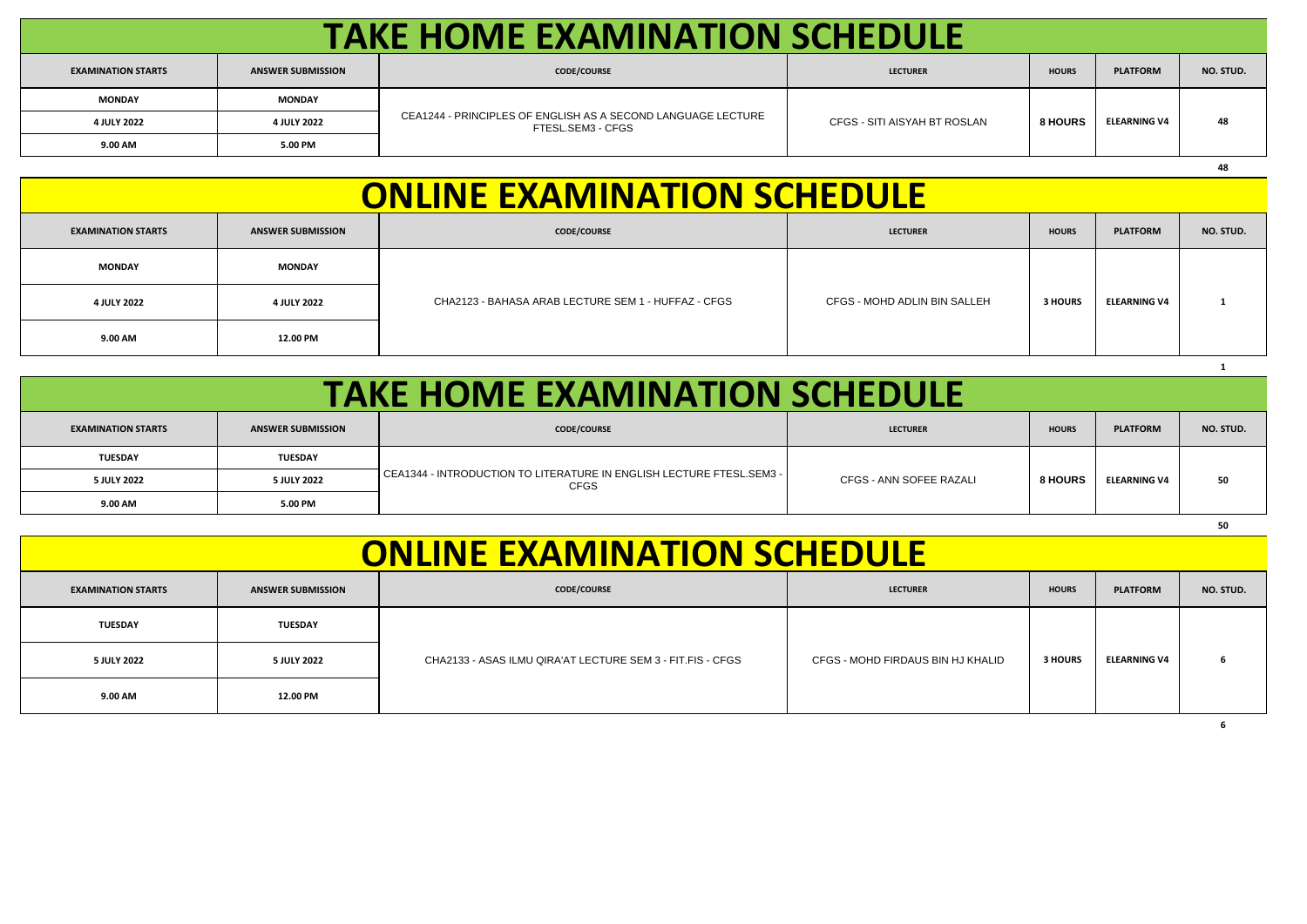| <b>PHYSICAL EXAMINATION SCHEDULE</b> |                          |                                                                              |                                        |                |              |           |  |  |
|--------------------------------------|--------------------------|------------------------------------------------------------------------------|----------------------------------------|----------------|--------------|-----------|--|--|
| <b>EXAMINATION STARTS</b>            | <b>ANSWER SUBMISSION</b> | <b>CODE/COURSE</b>                                                           | <b>LECTURER</b>                        | <b>HOURS</b>   | <b>VENUE</b> | NO. STUD. |  |  |
| <b>TUESDAY</b>                       | <b>TUESDAY</b>           | PMA1333 - BASIC MARKETING LECTURE FIM.SEM3-G1 - CFGS                         | CFGS - NORAZLINA HANIM BINTI SHAMSUDIN | <b>3 HOURS</b> |              | 35        |  |  |
| 5 JULY 2022                          | 5 JULY 2022              | PMA1333 - BASIC MARKETING LECTURE FIM.SEM3-G2 - CFGS                         | CFGS - NORAZLINA HANIM BINTI SHAMSUDIN | 3 HOURS        |              | 38        |  |  |
| 9.00 AM                              | 12.00 PM                 | ZEU1223 - PROFICIENCY ENGLISH II LECTURE SEM 2 - FIT.FIM.FIS - CFGS          | CFGS - MIRZA MADIHAH BINTI ZAINAL      | <b>3 HOURS</b> | DC           | 31        |  |  |
|                                      |                          | ITA1263 - COMPUTER SYSTEM MAINTENANCE FUNDAMENTAL LECTURE<br>FIT.SEM3 - CFGS | CFGS - TS. ZAHIRRUDIN BIN IDRIS        | 3 HOURS        |              | 27        |  |  |
|                                      |                          | ZEU1113 - PROFICIENCY ENGLISH I LECTURE SEM1.FIT.FIM.FIS - CFGS              | CFGS - JAYEMOGEN SHANMUGAM             | <b>3 HOURS</b> |              | 17        |  |  |
|                                      |                          |                                                                              |                                        |                |              | 148       |  |  |

| <b>TAKE HOME EXAMINATION SCHEDULE</b> |                          |                                                             |                                |                |                     |           |  |  |  |
|---------------------------------------|--------------------------|-------------------------------------------------------------|--------------------------------|----------------|---------------------|-----------|--|--|--|
| <b>EXAMINATION STARTS</b>             | <b>ANSWER SUBMISSION</b> | <b>CODE/COURSE</b>                                          | <b>LECTURER</b>                | <b>HOURS</b>   | <b>PLATFORM</b>     | NO. STUD. |  |  |  |
| WEDNESDAY                             | WEDNESDAY                | CEA1333 - ACADEMIC WRITING SKILLS LECTURE FTESL.SEM3 - CFGS | CFGS - NURSHAHIRAH BINTI AZMAN | 8 HOURS        |                     |           |  |  |  |
| 6 JULY 2022                           | 6 JULY 2022              | CEA1144 - ACADEMIC READING SKILLS LECTURE FTESL.SEM2 - CFGS | CFGS - ANN SOFEE RAZALI        | <b>8 HOURS</b> | <b>ELEARNING V4</b> |           |  |  |  |
| 9.00 AM                               | 5.00 PM                  |                                                             |                                |                |                     | -17       |  |  |  |

| <b>PHYSICAL EXAMINATION SCHEDULE</b> |                          |                                                                                    |                                                             |                |              |           |  |  |  |
|--------------------------------------|--------------------------|------------------------------------------------------------------------------------|-------------------------------------------------------------|----------------|--------------|-----------|--|--|--|
| <b>EXAMINATION STARTS</b>            | <b>ANSWER SUBMISSION</b> | <b>CODE/COURSE</b>                                                                 | <b>LECTURER</b>                                             | <b>HOURS</b>   | <b>VENUE</b> | NO. STUD. |  |  |  |
| WEDNESDAY                            | WEDNESDAY                | FFA1333 - ELEMENTARY PHYSICS III LECTURE FIS.SEM3 - CFGS                           | CFGS - TS. SHAHRUL IZWAN BIN SARWADI                        | 3 HOURS        |              |           |  |  |  |
| 6 JULY 2022                          | 6 JULY 2022              | FUA1332 - BASIC GENETIC AND BIODIVERSITY LECTURE FIS.SEM3 - FELS                   | CFGS - DR. NORAZAH BINTI MOHAMAD<br><b>NAWAWI</b>           | 3 HOURS        |              | 20        |  |  |  |
| 9.00 AM                              | 12.00 PM                 | ITA1293 - COMPUTER PROGRAMMING LECTURE FIT.SEM2 - CFGS                             | <b>CFGS - NORZITA BINTI DURIAT</b>                          | 3 HOURS        |              | 16        |  |  |  |
|                                      |                          | PFA1113 - BASIC BUSINESS MATHEMATICS LECTURE FIM.SEM1 - CFGS                       | CFGS - ROSMAWATI MAHFAR                                     | 3 HOURS        |              | 13        |  |  |  |
|                                      |                          | ZEA1343 - CRITICAL THINKING SKILLS LECTURE FTESL.SEM1 - CFGS                       | CFGS - ANN SOFEE RAZALI                                     | 3 HOURS        | <b>DC</b>    | 11        |  |  |  |
|                                      |                          | FKA1323 - ELEMENTARY CHEMISTRY II LECTURE FIS.SEM2 - CFGS                          | CFGS - DR. MAEGALA NALLAPAN MANIYAM                         | 3 HOURS        |              |           |  |  |  |
|                                      |                          | FMA1143 - ELEMENTARY MATHEMATICS I FOR FOUNDATION IN IT LECTURE<br>FIT.SEM1 - CFGS | CFGS - KHAIRIL BARIYYAH HASSAN                              | 3 HOURS        |              |           |  |  |  |
|                                      |                          | FMU1143 - ELEMENTARY MATHEMATICS I FOR FOUNDATION IN IT LECTURE<br>FIT.SEM1 - CFGS | CFGS - KHAIRIL BARIYYAH HASSAN                              | 3 HOURS        |              |           |  |  |  |
|                                      |                          | PFA1123 - BUSINESS MATHEMATICS LECTURE FIM.SEM2 - CFGS                             | <b>CFGS - ROSMAWATI MAHFAR</b>                              | 3 HOURS        |              | 14        |  |  |  |
|                                      |                          | FMA1114 - ELEMENTARY MATHEMATICS I LECTURE FIS.SEM1 - CFGS                         | CFGS - TS. DR. MUHAMMAD NAZIR BIN<br><b>MOHAMMED KHALID</b> | <b>3 HOURS</b> |              |           |  |  |  |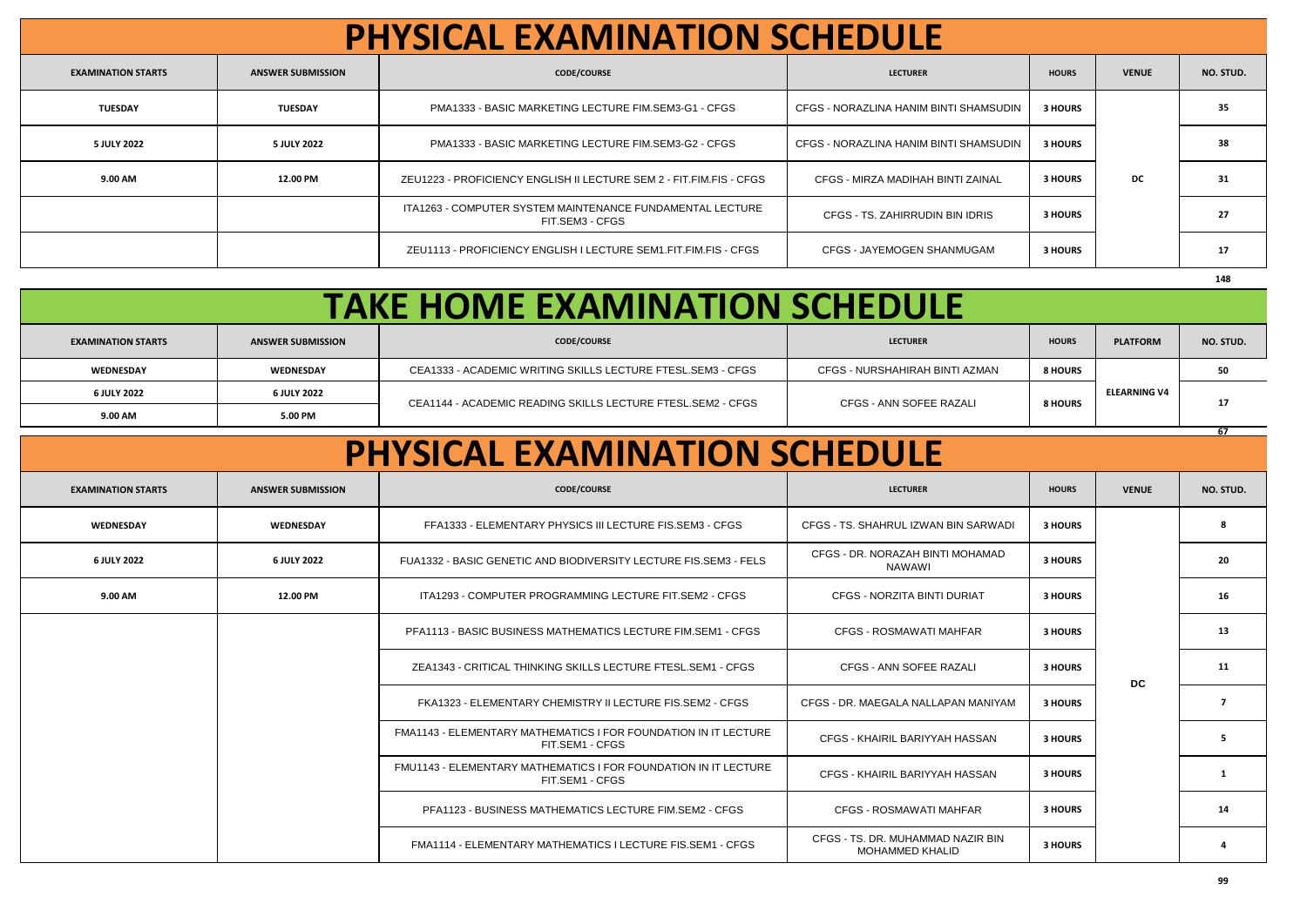| <b>PHYSICAL EXAMINATION SCHEDULE</b> |                          |                                                             |                                   |                |              |           |  |  |
|--------------------------------------|--------------------------|-------------------------------------------------------------|-----------------------------------|----------------|--------------|-----------|--|--|
| <b>EXAMINATION STARTS</b>            | <b>ANSWER SUBMISSION</b> | <b>CODE/COURSE</b>                                          | <b>LECTURER</b>                   | <b>HOURS</b>   | <b>VENUE</b> | NO. STUD. |  |  |
| WEDNESDAY                            | WEDNESDAY                | PFA1323 - BASIC ENTREPRENEURSHIP LECTURE FIM.SEM3-G1 - CFGS | CFGS - NORHASBI BINTI ABDUL SAMAD | <b>2 HOURS</b> | DC           | 35        |  |  |
| 6 JULY 2022                          | 6 JULY 2022              |                                                             | CFGS - NORHASBI BINTI ABDUL SAMAD | <b>2 HOURS</b> |              | 38        |  |  |
| 2.30 PM                              | 4.30 PM                  | PFA1323 - BASIC ENTREPRENEURSHIP LECTURE FIM.SEM3.G2 - CFGS |                                   |                |              |           |  |  |

| <b>PHYSICAL EXAMINATION SCHEDULE</b> |                          |                                                                                     |                                |                |              |           |  |  |  |
|--------------------------------------|--------------------------|-------------------------------------------------------------------------------------|--------------------------------|----------------|--------------|-----------|--|--|--|
| <b>EXAMINATION STARTS</b>            | <b>ANSWER SUBMISSION</b> | <b>CODE/COURSE</b>                                                                  | <b>LECTURER</b>                | <b>HOURS</b>   | <b>VENUE</b> | NO. STUD. |  |  |  |
| WEDNESDAY                            | WEDNESDAY                | FMA1233 - ELEMENTARY MATHEMATICS II FOR FOUNDATION IN IT LECTURE<br>FIT.SEM2 - CFGS | CFGS - KHAIRIL BARIYYAH HASSAN | <b>3 HOURS</b> | DC           | 12        |  |  |  |
| 6 JULY 2022                          | 6 JULY 2022              |                                                                                     |                                |                |              |           |  |  |  |
| 2.30 PM                              | 5.30 PM                  |                                                                                     |                                |                |              |           |  |  |  |
|                                      |                          |                                                                                     |                                |                |              | 85        |  |  |  |

| <b>PHYSICAL EXAMINATION SCHEDULE</b> |                          |                                                                   |                                                             |                |              |                |  |  |
|--------------------------------------|--------------------------|-------------------------------------------------------------------|-------------------------------------------------------------|----------------|--------------|----------------|--|--|
| <b>EXAMINATION STARTS</b>            | <b>ANSWER SUBMISSION</b> | <b>CODE/COURSE</b>                                                | <b>LECTURER</b>                                             | <b>HOURS</b>   | <b>VENUE</b> | NO. STUD.      |  |  |
| <b>THURSDAY</b>                      | <b>THURSDAY</b>          | CEA1214 - INTERMEDIATE ENGLISH GRAMMAR LECTURE FTESL.SEM2 - CFGS  | CFGS - ANN SOFEE RAZALI                                     | 3 HOURS        |              | 18             |  |  |
| 7 JULY 2022                          | 7 JULY 2022              | FKA1114 - ELEMENTARY CHEMISTRY I LECTURE FIS.SEM1 - CFGS          | CFGS - DR. HAZEEQ HAZWAN BIN AZMAN                          | 3 HOURS        |              | $\mathbf{a}$   |  |  |
| 9.00 AM                              | 12.00 PM                 | FUA1113 - ELEMENTARY BIOLOGY LECTURE FIS.SEM2.SEM3 - CFGS         | CFGS - NORHISYAM BIN MAT SOUT                               | 3 HOURS        |              | 15             |  |  |
|                                      |                          | FUA1324 - BASIC ANATOMY PHYSIOLOGY LECTURE FIS.SEM3 - CFGS        | CFGS - TUAN BADLI SHAH BIN TUAN JUSOH                       | 3 HOURS        |              | 20             |  |  |
|                                      |                          | CEA1224 - BASIC WRITING SKILLS LECTURE FTESL.SEM1 - CFGS          | CFGS - SITI AISYAH BT ROSLAN                                | 3 HOURS        | DC           | 11             |  |  |
|                                      |                          | PAA1223 - BASIC ACCOUNTING II LECTURE FIM.SEM2 - CFGS             | CFGS - SAKINAH MOHAMAED TAJULARIFIN                         | <b>3 HOURS</b> |              | 11             |  |  |
|                                      |                          | ITA1122 - ICT IN SOCIETY LECTURE FIT.SEM1 - CFGS                  | CFGS - TS. DR. MUHAMMAD NAZIR BIN<br><b>MOHAMMED KHALID</b> | 3 HOURS        |              | $\overline{ }$ |  |  |
|                                      |                          | PAA1333 - BASIC COSTING AND MANAGEMENT LECTURE FIM.SEM3-G1 - CFGS | CFGS - ROSMAWATI MAHFAR                                     | 3 HOURS        |              | 35             |  |  |
|                                      |                          | PAA1333 - BASIC COSTING AND MANAGEMENT LECTURE FIM.SEM3-G2 - CFGS | <b>CFGS - ROSMAWATI MAHFAR</b>                              | 3 HOURS        |              | 38             |  |  |
|                                      |                          | SFA1113 - PSYCHOLOGY LECTURE FIT.SEM3 - CVAC                      | CVAC - UZAIMAH BINTI AHMAD NIZAM                            | 3 HOURS        |              | 39             |  |  |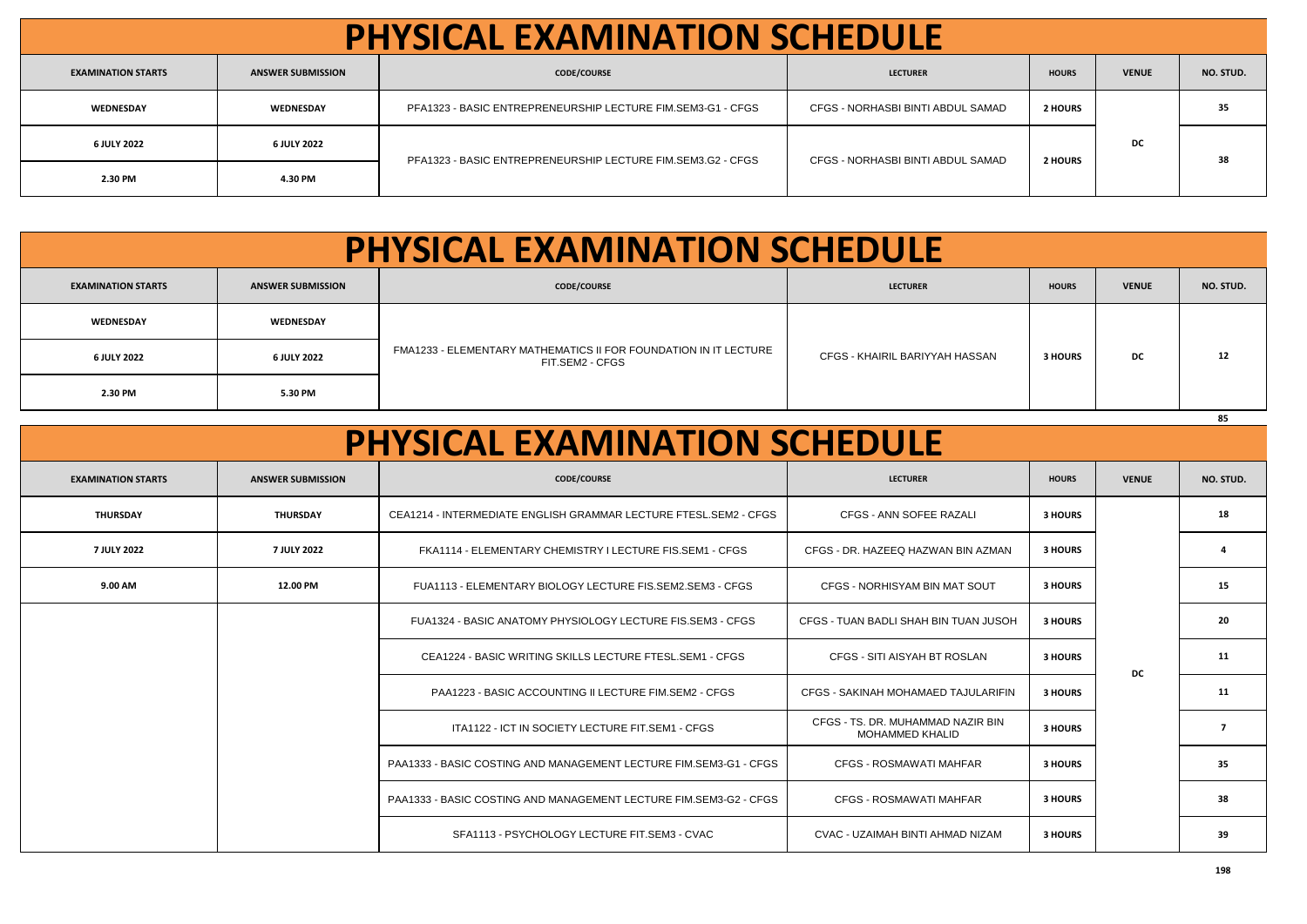| <b>PHYSICAL EXAMINATION SCHEDULE</b> |                          |                                                       |                                 |                |              |           |  |  |
|--------------------------------------|--------------------------|-------------------------------------------------------|---------------------------------|----------------|--------------|-----------|--|--|
| <b>EXAMINATION STARTS</b>            | <b>ANSWER SUBMISSION</b> | <b>CODE/COURSE</b>                                    | <b>LECTURER</b>                 | <b>HOURS</b>   | <b>VENUE</b> | NO. STUD. |  |  |
| THURSDAY                             | <b>THURSDAY</b>          |                                                       | CFGS - HAFIZA BINTI ABDUL HAMID | <b>2 HOURS</b> | DC           |           |  |  |
| 7 JULY 2022                          | 7 JULY 2022              | CHA2142 - TILAWAH LECTURE SEM 3.SEM 1 - HUFFAZ - CFGS |                                 |                |              |           |  |  |
| 2.30 PM                              | 4.30 PM                  |                                                       |                                 |                |              |           |  |  |

| <b>PHYSICAL EXAMINATION SCHEDULE</b> |                          |                                                                    |                                    |              |              |           |
|--------------------------------------|--------------------------|--------------------------------------------------------------------|------------------------------------|--------------|--------------|-----------|
| <b>EXAMINATION STARTS</b>            | <b>ANSWER SUBMISSION</b> | <b>CODE/COURSE</b>                                                 | <b>LECTURER</b>                    | <b>HOURS</b> | <b>VENUE</b> | NO. STUD. |
| <b>FRIDAY</b>                        | <b>FRIDAY</b>            | FMA1133 - ELEMENTARY STATISTICS LECTURE FIT.SEM3-G1 - CFGS         | CFGS - HASNUR HIDAYAH KAMARUDDIN   | 3 HOURS      |              | 31        |
| 8 JULY 2022                          | 8 JULY 2022              | FMA1133 - ELEMENTARY STATISTICS LECTURE SEM3.FIS-G2 - CFGS         | CFGS - HASNUR HIDAYAH KAMARUDDIN   | 3 HOURS      |              | 24        |
| 9.00 AM                              | 12.00 PM                 | IXA1324 - COMPUTER APPLICATION II LECTURE FIM.SEM2 - CFGS          | CFGS - NORHAYATI BINTI MOHD AMIN   | 3 HOURS      |              | 14        |
|                                      |                          | PMA1323 - BASIC MANAGEMENT LECTURE FIM.SEM1 - CFGS                 | CFGS - UMMI RAIDA AWANG ZAKI       | 3 HOURS      |              | 13        |
|                                      |                          | PFA1313 - BASIC FINANCIAL MANAGEMENT LECTURE FIM.SEM3-G1 - CFGS    | CFGS - NORHASBI BINTI ABDUL SAMAD  | 3 HOURS      |              | 34        |
|                                      |                          | PFA1313 - BASIC FINANCIAL MANAGEMENT LECTURE FIM.SEM3-G2 - CFGS    | CFGS - NORHASBI BINTI ABDUL SAMAD  | 3 HOURS      | DC.          | 38        |
|                                      |                          | CEA1134 - LISTENING AND SPEAKING SKILLS LECTURE FTESL.SEM2 - CFGS  | CFGS - MIRZA MADIHAH BINTI ZAINAL  | 3 HOURS      |              | 20        |
|                                      |                          | ITA1113 - PROBLEM SOLVING TECHNIQUE LECTURE FIT.SEM1 - CFGS        | <b>CFGS - NORZITA BINTI DURIAT</b> | 3 HOURS      |              |           |
|                                      |                          | <b>FMA1313 - ELEMENTARY MATHEMATICS II LECTURE FIS.SEM2 - CFGS</b> | CFGS - KHAIRIL BARIYYAH HASSAN     | 3 HOURS      |              | 10        |
|                                      |                          | ZEA1173 - FOUNDATION ENGLISH LECTURE FTESL.SEM 1 - CFGS            | CFGS - ANN SOFEE RAZALI            | 3 HOURS      |              | 11        |
|                                      |                          | ZEU1173 - FOUNDATION ENGLISH LECTURE FTESL.SEM 1 - CFGS            | CFGS - ANN SOFEE RAZALI            | 3 HOURS      |              |           |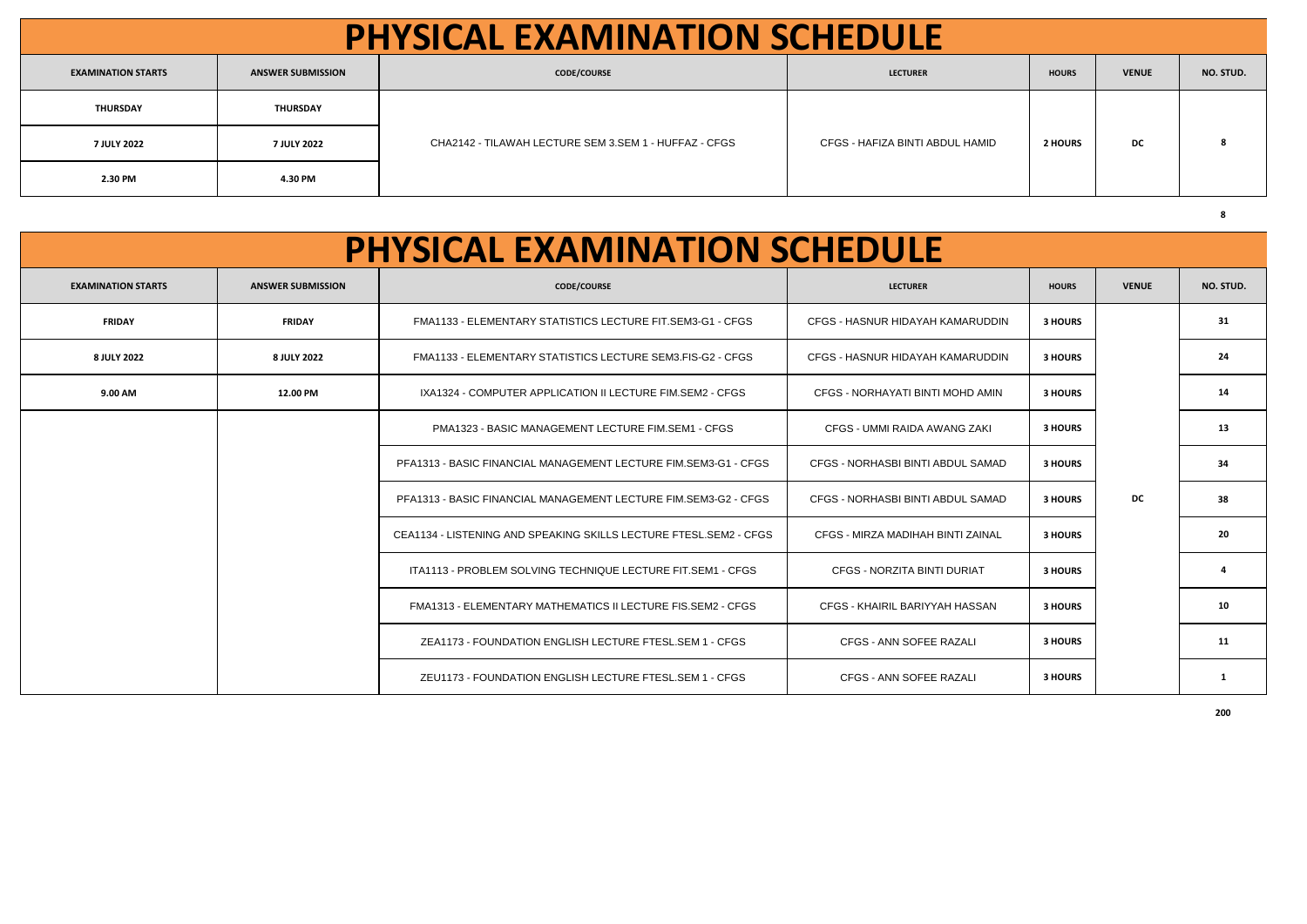| <b>PHYSICAL EXAMINATION SCHEDULE</b> |                          |                                                                   |                                         |              |              |           |
|--------------------------------------|--------------------------|-------------------------------------------------------------------|-----------------------------------------|--------------|--------------|-----------|
| <b>EXAMINATION STARTS</b>            | <b>ANSWER SUBMISSION</b> | <b>CODE/COURSE</b>                                                | <b>LECTURER</b>                         | <b>HOURS</b> | <b>VENUE</b> | NO. STUD. |
| <b>TUESDAY</b>                       | <b>TUESDAY</b>           | FFA1114 - ELEMENTARY PHYSICS I LECTURE FIS.SEM1 - CFGS            | CFGS - TS. SHAHRUL IZWAN BIN SARWADI    | 3 HOURS      |              |           |
| <b>12 JULY 2022</b>                  | <b>12 JULY 2022</b>      | ITA1153 - NETWORK MAINTENANCE FUNDAMENTAL LECTURE FIT.SEM1 - FELS | FELS - ARNI SABITA LINA BINTI MAT JUSOH | 3 HOURS      |              |           |
| 9.00 AM                              | 12.00 PM                 | ITA1273 - ETHICS IN COMPUTING LECTURE FIT.SEM3 - CFGS             | <b>CFGS - NORZITA BINTI DURIAT</b>      | 3 HOURS      |              | 27        |
|                                      |                          | CEA1124 - BASIC ENGLISH GRAMMAR LECTURE FTESL.SEM1 - CFGS         | CFGS - AI'SYAH BT, MUTALIB              | 3 HOURS      | DC           | 11        |
|                                      |                          | ITA1253 - MULTIMEDIA FUNDAMENTAL LECTURE FIT.SEM2 - CFGS          | CFGS - NORHAYATI BINTI MOHD AMIN        | 3 HOURS      |              | 15        |
|                                      |                          | CEA1234 - INTRODUCTION TO PHONOLOGY LECTURE FTESL.SEM2 - CFGS     | CFGS - KHAIRUL FIRDAUS BIN NE'MATULLAH  | 3 HOURS      |              | 18        |
|                                      |                          | FKA1333 - ELEMENTARY CHEMISTRY III LECTURE FIS.SEM2.SEM3 - CFGS   | CFGS - NORMAWATI @ NADZIRAH ABU SAMAH   | 3 HOURS      |              | 25        |
|                                      |                          | <b>PEA1233 - BASIC ECONOMICS I LECTURE FIM.SEM1 - CFGS</b>        | CFGS - NORAZLINA HANIM BINTI SHAMSUDIN  | 3 HOURS      |              | 11        |

| <b>PHYSICAL EXAMINATION SCHEDULE</b> |                          |                                                                                       |                                        |                |              |           |
|--------------------------------------|--------------------------|---------------------------------------------------------------------------------------|----------------------------------------|----------------|--------------|-----------|
| <b>EXAMINATION STARTS</b>            | <b>ANSWER SUBMISSION</b> | <b>CODE/COURSE</b>                                                                    | <b>LECTURER</b>                        | <b>HOURS</b>   | <b>VENUE</b> | NO. STUD. |
| <b>TUESDAY</b>                       | <b>TUESDAY</b>           | ITA1243 - COMPUTER FUNDAMENTAL LECTURE FIT.SEM1 - CFGS                                | CFGS - NORHAYATI BINTI MOHD AMIN       | 3 HOURS        |              | 5         |
| <b>12 JULY 2022</b>                  | <b>12 JULY 2022</b>      | IXA1114 - COMPUTER APPLICATION I LECTURE FIM.SEM1 - CFGS                              | CFGS - TS. ZAHIRRUDIN BIN IDRIS        | 3 HOURS        |              | 11        |
| 2.30 PM                              | 5.30 PM                  | IXA1124 - INTRODUCTION TO COMPUTER AND APPLICATION LECTURE<br>FIS.SEM2.SEM3 - CFGS    | CFGS - NORZITA BINTI DURIAT            | 3 HOURS        |              | 25        |
|                                      |                          | JMA1113 - COMMUNICATION SKILLS LECTURE SEM2.FIT.FIS - CFGS                            | CFGS - DR. HAZEEQ HAZWAN BIN AZMAN     | 3 HOURS        | <b>DC</b>    | 22        |
|                                      |                          | ITA1333 - BASIC WEB DEVELOPMENT LECTURE FIT.SEM3 - CFGS                               | CFGS - NORHAYATI BINTI MOHD AMIN       | 3 HOURS        |              | 26        |
|                                      |                          | PEA1343 - BASIC ECONOMICS II LECTURE FIM.SEM2 - CFGS                                  | CFGS - NORAZLINA HANIM BINTI SHAMSUDIN | 3 HOURS        |              | 13        |
|                                      |                          | ZEA1163 - SECOND LANGUAGE LEARNING STYLES AND STRATEGIES LECTURE<br>FTESL.SEM1 - CFGS | CFGS - SITI AISYAH BT ROSLAN           | <b>3 HOURS</b> |              | 11        |